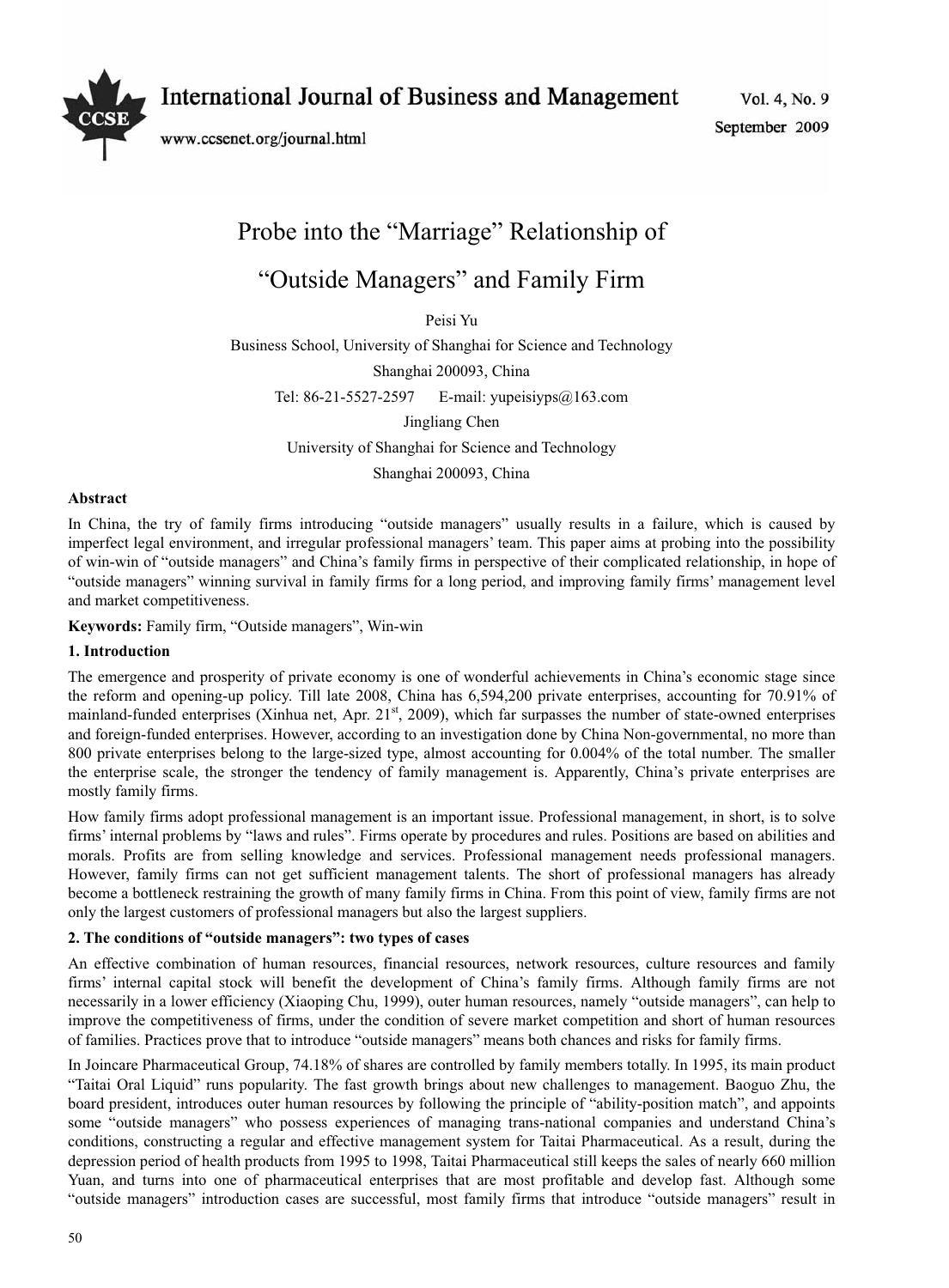#### failures.

In 1997, after Lanzhou Huanghe Enterprise Co. Ltd re-employs Yanyuan Wang who contributed a lot to the enterprise as it entered the market, the enterprise suffered a lot due to the serious decreases of stock price, internal conflicts, and frequent personnel changes caused by excessive empowerment. In 2001, in Guangxi Penshibao Co. Ltd, the professional manager Weizun Wang was accused of duty encroachment and commercial bribery because he criticized the enterprise owner for false accounting, which turned into the first case of China's professional manager. Besides, Jiqing Yao become a useless manager in Vantage. Zhidong Wang was discarded by Sina. Guangyu Huang, the board president of Guomei, changed the management level completely. All these cases serve as negative examples for "outside managers". So, what is the difficulty of combining "outside managers" with family-oriented private enterprises? What is the solution?

#### **3. Puzzle: How to deal with the "marriage" relationship of two parties**

Any team or individual as "outside managers" has to understand and deal with following issues properly if the team or individual hopes to gain achievements in family firms, no matter how the ability of team or individual is.

#### *3.1 "Outside managers" and entrepreneurs*

Entrepreneurs as the direct boss of "outside managers" select the "outside managers" on one hand. On the other hand, they may become barriers of influencing "outside managers" negatively.

#### (1) Different thinking

Family firms possess a struggling spirit and practical nature. But they do not own sufficient knowledge. Therefore, they need "outside managers" who have rich knowledge and excellent work abilities. However, different views to enterprises' objectives and situations, marketing, and performances may lead to a separation at last. The case of Skyworth is a proof. Besides, entrepreneurs are inclined to avoid risks. Their long-term reform plans may conflict with "outside managers" programs because "outside managers" can not understand the situation completely in a short period. They pursue for excellent performances in a contract term. So, that also serves as a vital reason for the failure of the "marriage".

#### (2) Empowerment risks

To empower "outside managers" is reasonable. But it may cause the decentralization of authorization in an enterprise. Therefore, two issues need to be solved. Firstly, it is the threats from opportunism after the decentralization of authorization. Secondly, it is the affirmation of relevant responsibilities. Meanwhile, because entrepreneurs are worry about losing the real control over enterprises, they may fail to execute a full empowerment. Three sampling surveys on private enterprises in China during past ten years show that most private entrepreneurs are the leaders of enterprises (see Table 1). Although the percentage is decreasing more or less, it is always above 90%. The centralization of entrepreneurs are common.

#### (3) Information leakage

Presently, the market legal system is powerless. The imperfect information and contracts may lead to enormous costs for negotiation, resolution, incentive, and restraints once things happen. Therefore, as family firms are trying to introduce "outside managers", they have to make balance between moral risks and opportunism. Mingshan Yin, the chairman of Chongqing Lifan Group, suffered a lot, including psychological hurts and losses of enterprise resources, due to the opportunism of "outside managers", which caused defects in information management. So, owners of family firms improve their consciousness of protecting firms' information. As for some vital information, family firms almost exclude "outside people" completely. The process of enterprises releasing information tends to be lower, which deepens the degree of information asymmetry between "outside managers" and family firms.

#### (4) Moral deficiency

Some "outside managers" are lack of dedicated spirit and professional morals. Besides, the professional managers market is irregular and non-occupational in general. These factors cause the absence of trust between family firms and "outside managers". In the cooperation of "outside managers" and family firms, "outside managers" do not trust the calculation tools and even have different recognitions to the fulfillment of expected return, which ruins firms' trust mechanism, resulting in that some family firms resist the participation of "outside managers" as a group. John Groene Wegen divides the "integrity", as an attribute of individual behavior, into "personality integrity" and "environment integrity". Even if a person is short of personality integrity, he or she may possess the environment integrity gradually due to the influences of families. From this point of view, the non-integrity of "outside managers" makes family members' environment integrity tend to be more valuable.

#### *3.2 "Outside managers" and family members*

Family firms are based on "families" and "feelings". Therefore, they usually treat non-family members differently. In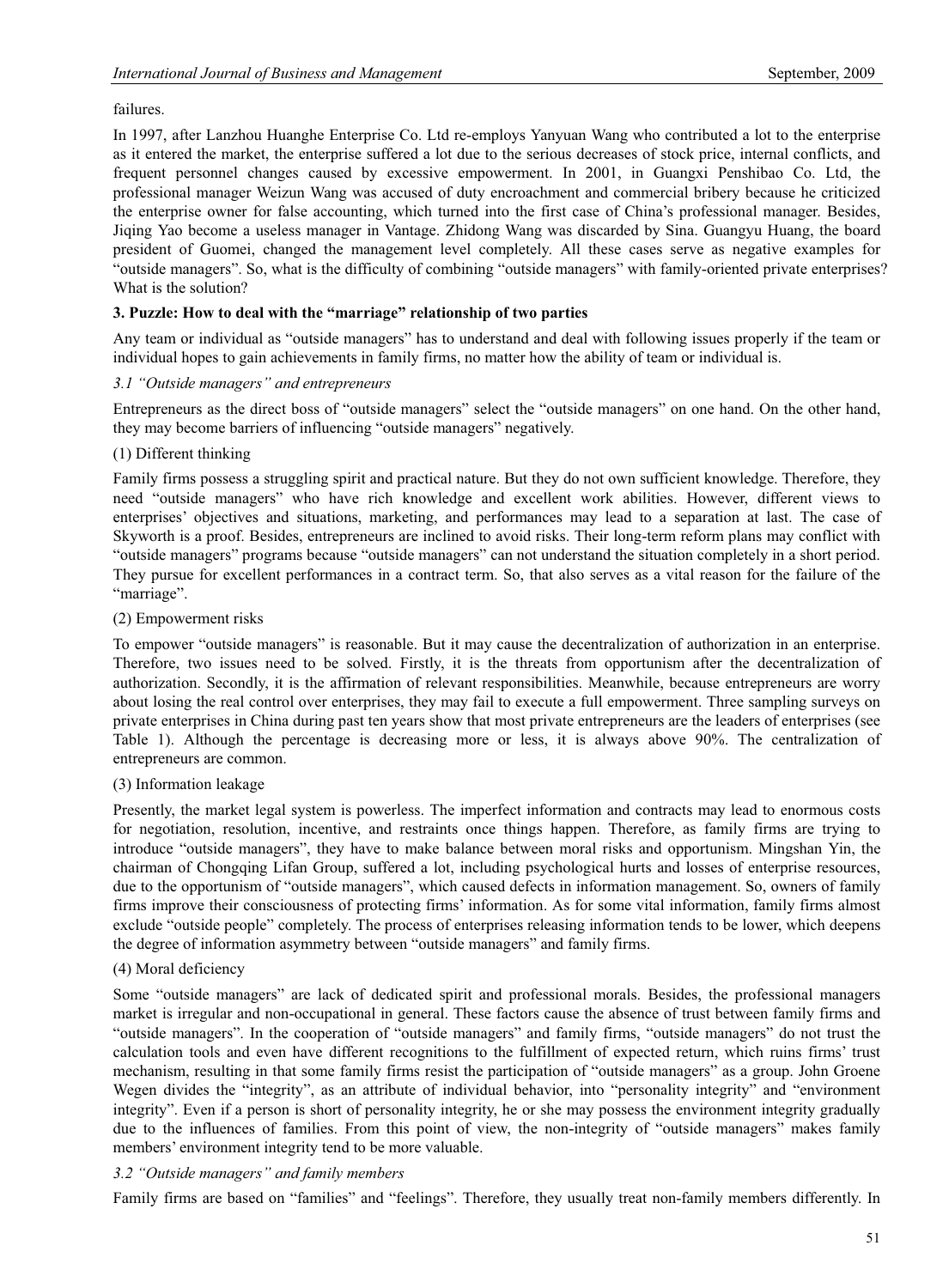specific, they may resist, be against, and confront the outside people. In addition, "outside managers" usually occupy important positions in family firms. They can govern some family members, which exerts direct or indirect impacts on family members' interests. Family members are worry about the betray of "outside managers", which will not only harm family firms' interests but also threats family members' safety. As a result, family members may understanding the behaviors of "outside managers" irrationally, which will affect the performances of "outside managers" seriously.

#### *3.3 "Outside managers" and enterprises' original employees*

As "outside managers" enter a family firm, they are new employees and bosses for original employees. "Outside managers" serve as a threat for original employees' rights and a challenge for their work habit. Therefore, original employees will resist and exclude "outside managers" naturally. They usually behave against with "outside managers" in order to maintain their rights and positions. So, "outside managers" have to meet these kinds of challenges as they join in a new family firm.

#### *3.4 "Outside managers" themselves*

Presently another prominent issue is the non-professional nature of "outside managers", together with the contradiction between psychological contract issue and family firms. The "non-professional" means managers usually do not possess fixed goals. In *Enterprises' Entrepreneurs ------ Contract Theory*, Weiying Zhang thinks that people with high abilities but less wealth will be employed by capitalists as managers. Here, the managers are "outside managers" in this paper. Based on experiences of working in family-oriented private enterprises, these managers will create their own business once there is a chance. So, their goals are not fixed. The transformation cost of creating a venture and being managers are lower, which directly causes the instability of managers market. Xinchun Li names it as "a market failure of managers market".

#### **4. Ways for positive combination**

The maturity of professional manager team and the standardization of legal market is a gradual process. Therefore, it is normal for problems appearing as introducing "outside managers". We should not stop the introduction merely because of several failures. And we should not wait just because of the imperfect outer environment.

#### *4.1 For "outside managers"*

The "world No.1 CEO" Jack Welch introduces the three principles for GE recruiting talents in his autobiography: insist on integrity, emphasize on performance, and thirst for reform. The author agrees that the three principles are also three important factors for "outside managers" creating splendid performances in family firms.

#### (1) Give priority to integrity

Market economy means law-governed economy and moral economy. The morals and professional ethics of "outside managers" are the essence, which can generate added-value for "outside managers". Guomei emphasizes on "morals first, abilities second" in recruiting new employees. Zhongbao regards professional managers' morals and personal fames as the No.1. "Outside managers" should improve the morals, enhance professional consciousness, and try to gain trust of entrepreneurs by their sincerity, integrity, and loyalty.

#### (2) Emphasize on performance

All enterprises aim at gaining profits as they introduce "outside managers". However, due to the limits of knowledge, information, and wisdom, "outside managers" can not solve all problems properly. "Outside managers" should take "being others' managers" as their occupation, solving problems for entrepreneurs as their responsibilities and obligations. Market value is the life of professional managers. If without performances, professional managers will be discarded by the market.

#### (3) Reform

The management team formed by internal members has similar ideas toward corporate culture and values, which may influence the innovation, especially the strategic innovation. Innovation is the soul of enterprises. The coming of "outside managers" breaks the original rules of enterprises and brings about new thoughts and methods. "Outside managers" should make reforms bravely and be good at making innovations. Besides, with the precondition of accepting enterprises' former cultures and pursuing for similarities of cultural ideas, "outside managers" can put forward new suggestions for enterprises' defects and strategic programs, helping enterprises to develop properly.

#### *4.2 For family firms*

As "outside managers" improve themselves, family firms, especially the owners should create a positive environment for "outside managers". According to Maslow's hierarchy of needs, the author thinks that owners of family firms should follow these principles as follow.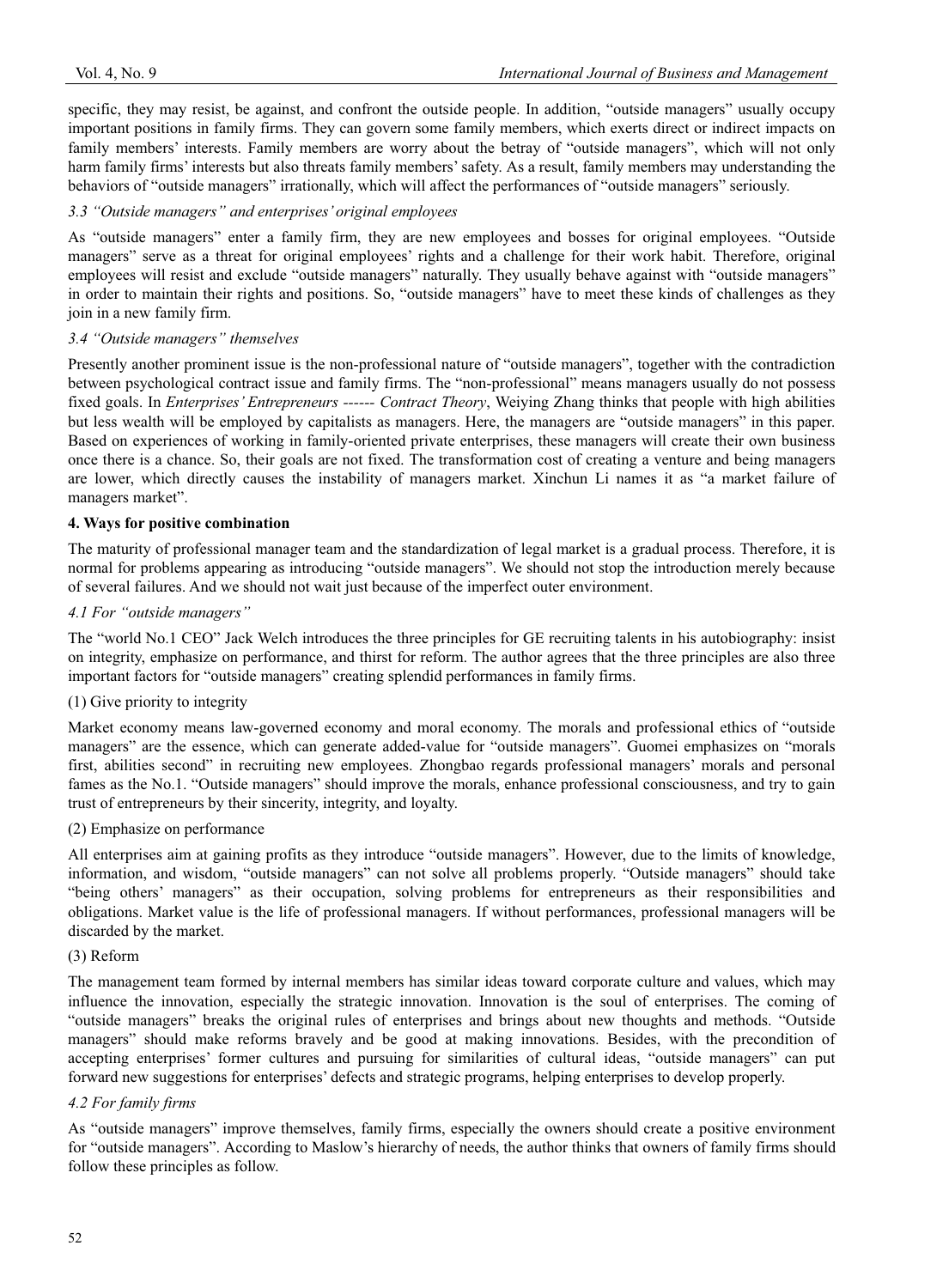(1) Physiological needs ------ offer reasonable salaries

Generally speaking, as enterprises introduce "outside managers", they give higher prices. Therefore, "outside managers" feel satisfaction in the physiological aspect. As for equipped welfare, enterprises should apply a multiple distribution way, leveling the salaries, actualizing more selective and practical welfare package, absorbing and retaining the elite "outside manager" team. Meanwhile, build a long- term salary program based on annual salaries and execute the payment with basic salaries and rewards. By this way, it can satisfy the psychological contract of "outside managers" on one hand. On the other hand, it can decrease risks of enterprises in recruiting new managers effectively.

(2) Safety needs ------ build a long-term development strategy view

Owners of family firms should establish the management mode. If they adopt an American traditional mode, firms need an excellent executer. If they adopt an English turnover management mode, firms' owners should take the chairmen position, similar to the Jinyi Group, influencing and supervising the performances of "outside managers". As for the second mode, firms should actualize a complete empowerment. Otherwise, professional managers can not exert the comprehensive effects or carry out the policies thoroughly.

(3) Social needs ------- assist to coordinate interpersonal relationship

Firms' owners should assist to coordinate the relationship between family members and "outside managers" in purpose, applying an open, regular, and transparent performance evaluation and salary system, and emphasizing on talents instead of bloods. Meanwhile, build the authority of "outside managers" among firms' employees and empower "outside managers" fully. Besides, to construct a fair competition pattern for positions can help "outside managers" to gain success in private firms.

(4) Esteem needs ------ respect the authority of "outside managers"

To be people-oriented means to understand people, respect people, and treat people kindly. For firms' daily decisions and daily management, respect the professional suggestions of "outside managers". Provide sufficient personal cares and professional respects for "outside managers". Form an open decision-making mode and exert the intelligent effect of "outside managers". Maintain an open and transparent "political environment" and effective information channels. Trust "outside managers" and empower them. Do not interfere into the management too much. Disclose necessary information. Protect the professional authority of "outside managers" and help them to exert their abilities completely.

(5) Self-actualization ------ create a suitable development space

First of all, make up modern enterprise management rules. Secondly, build a power restraint mechanism and an effective incentive mechanism. As owners of family firms, do not trust anyone completely. Just make best use of the abilities of people. In games of loyalty and trust, by applying some restraint institutions, including monthly reports, meeting supervisions, financial audit, daily business regulation, and financial tracing approval, defend against the harms of opportunism. With the precondition of perfect supervisions, empower "outside managers" fully and improve their senses of being trusted. Thirdly, perfect the professional development system, expand the professional development space and platform, and program the professional career for "outside managers". Offer more opportunities for "outside managers" learning and development.

#### **References**

Chu, Xiaoping. (2002). Professional managers and growth of family firms. *Management World*, No. 4.

Chu, Xiaoping & Wang, Xuanyu. (2006). *Growth of Professional Managers and Development of Private Enterprises*. Guangzhou: Zhongshan University Press.

Fu, Wenge. (2004). *Urgent Issues for China's Family Firms*. Beijing: Economic Daily Publishing House.

Li, Dong. (2006). *Family Rationality and Firm Nationality*. Beijing: Economic Science Press.

Li, Qianbing & Ma, Deyi. (2005). *Ways and Cases for Family Management Specialization*. Beijing: China Personnel Press.

Li, Xinchun. (2003). Managers' market failure and family corporate governance. *Management World*, No.4.

Yu, Zhiguo. (2005). *Critic on China's Private Enterprises*. Beijing: Contemporary China Press.

Zhang, Houyi & Hou, Guangming. (2005). *China Private Enterprise Development Report No.6*. Beijing: Social Sciences Academic Press (China).

Zhang, Jianjun. (2005). *No Limits for Business Man ------ Chinese Private Entrepreneurs and Professional Managers*. Beijing: Economic Science Press.

Zhang, Weiying. (1995). *Enterprises' Entrepreneurs ------ Contract Theory.* Shanghai: Shanghai People's Publishing House.

Zucker.L.G.. (1986). *Production of Trust*. In B.M Straw & L.L.Cummings (Eds.).